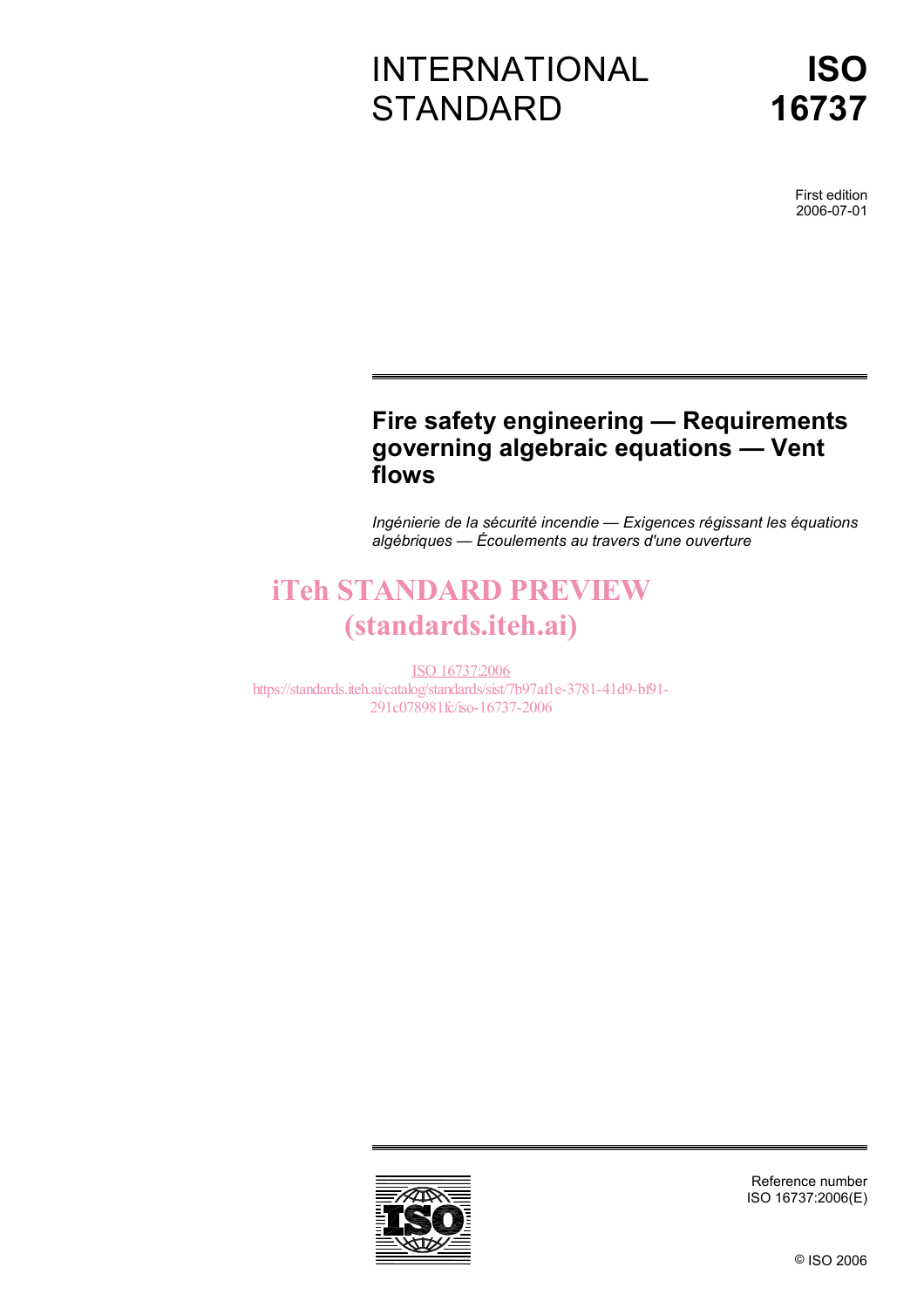#### **PDF disclaimer**

This PDF file may contain embedded typefaces. In accordance with Adobe's licensing policy, this file may be printed or viewed but shall not be edited unless the typefaces which are embedded are licensed to and installed on the computer performing the editing. In downloading this file, parties accept therein the responsibility of not infringing Adobe's licensing policy. The ISO Central Secretariat accepts no liability in this area.

Adobe is a trademark of Adobe Systems Incorporated.

Details of the software products used to create this PDF file can be found in the General Info relative to the file; the PDF-creation parameters were optimized for printing. Every care has been taken to ensure that the file is suitable for use by ISO member bodies. In the unlikely event that a problem relating to it is found, please inform the Central Secretariat at the address given below.

# iTeh STANDARD PREVIEW (standards.iteh.ai)

ISO 16737:2006 https://standards.iteh.ai/catalog/standards/sist/7b97af1e-3781-41d9-bf91- 291c078981fc/iso-16737-2006

© ISO 2006

All rights reserved. Unless otherwise specified, no part of this publication may be reproduced or utilized in any form or by any means, electronic or mechanical, including photocopying and microfilm, without permission in writing from either ISO at the address below or ISO's member body in the country of the requester.

ISO copyright office Case postale 56 • CH-1211 Geneva 20 Tel. + 41 22 749 01 11 Fax + 41 22 749 09 47 E-mail copyright@iso.org Web www.iso.org

Published in Switzerland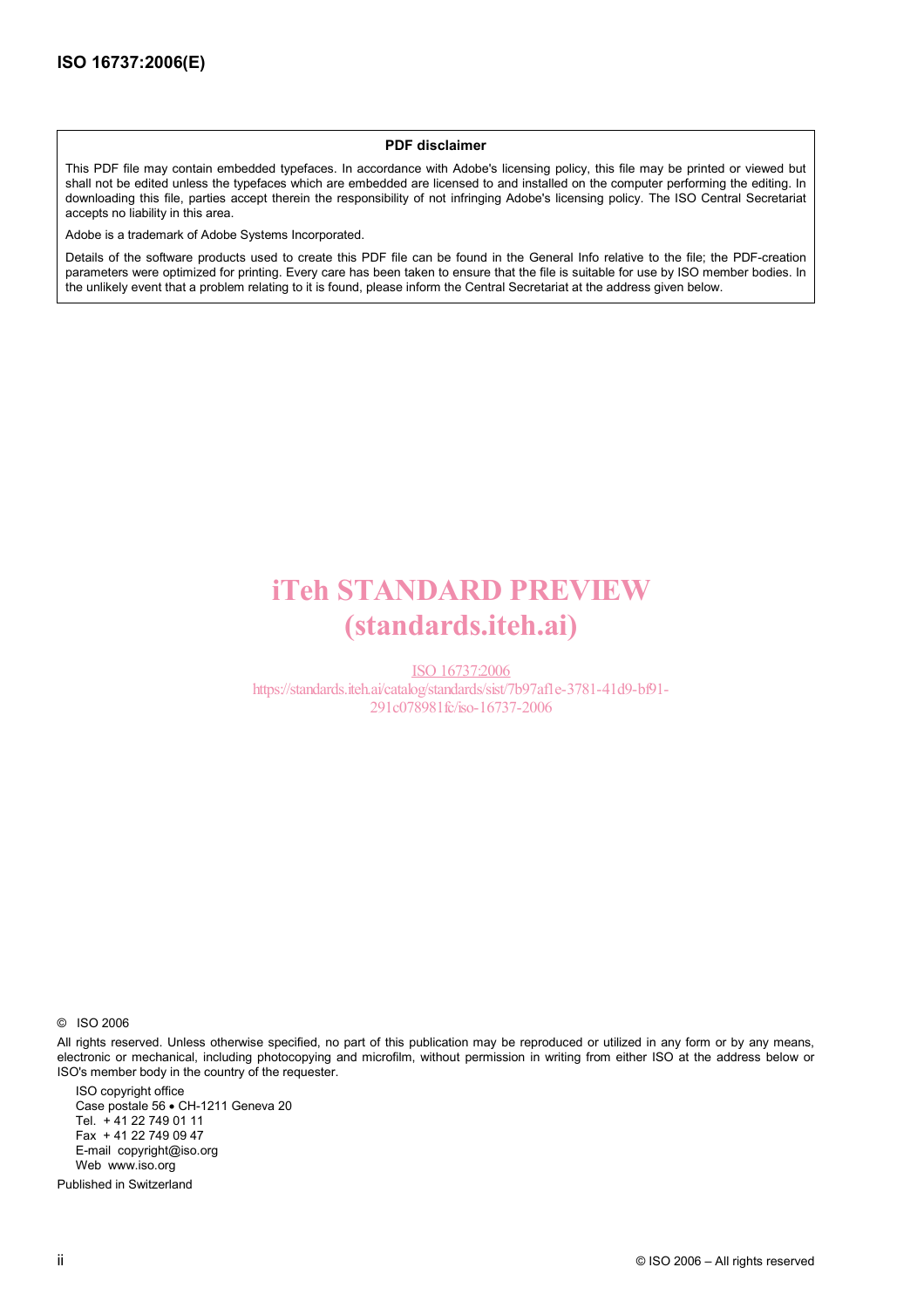# **Contents**

# Page

| 1                                                                                              |                            |  |  |
|------------------------------------------------------------------------------------------------|----------------------------|--|--|
| $\mathbf{2}$                                                                                   |                            |  |  |
| 3                                                                                              |                            |  |  |
| $\overline{\mathbf{4}}$                                                                        |                            |  |  |
| 5                                                                                              |                            |  |  |
| 6                                                                                              |                            |  |  |
| $\overline{7}$                                                                                 |                            |  |  |
| 8                                                                                              |                            |  |  |
|                                                                                                |                            |  |  |
| Annex B (informative) Specific equations for vent flows meeting the requirements of Annex A  9 |                            |  |  |
|                                                                                                |                            |  |  |
|                                                                                                | <i>(standards.iteh.ai)</i> |  |  |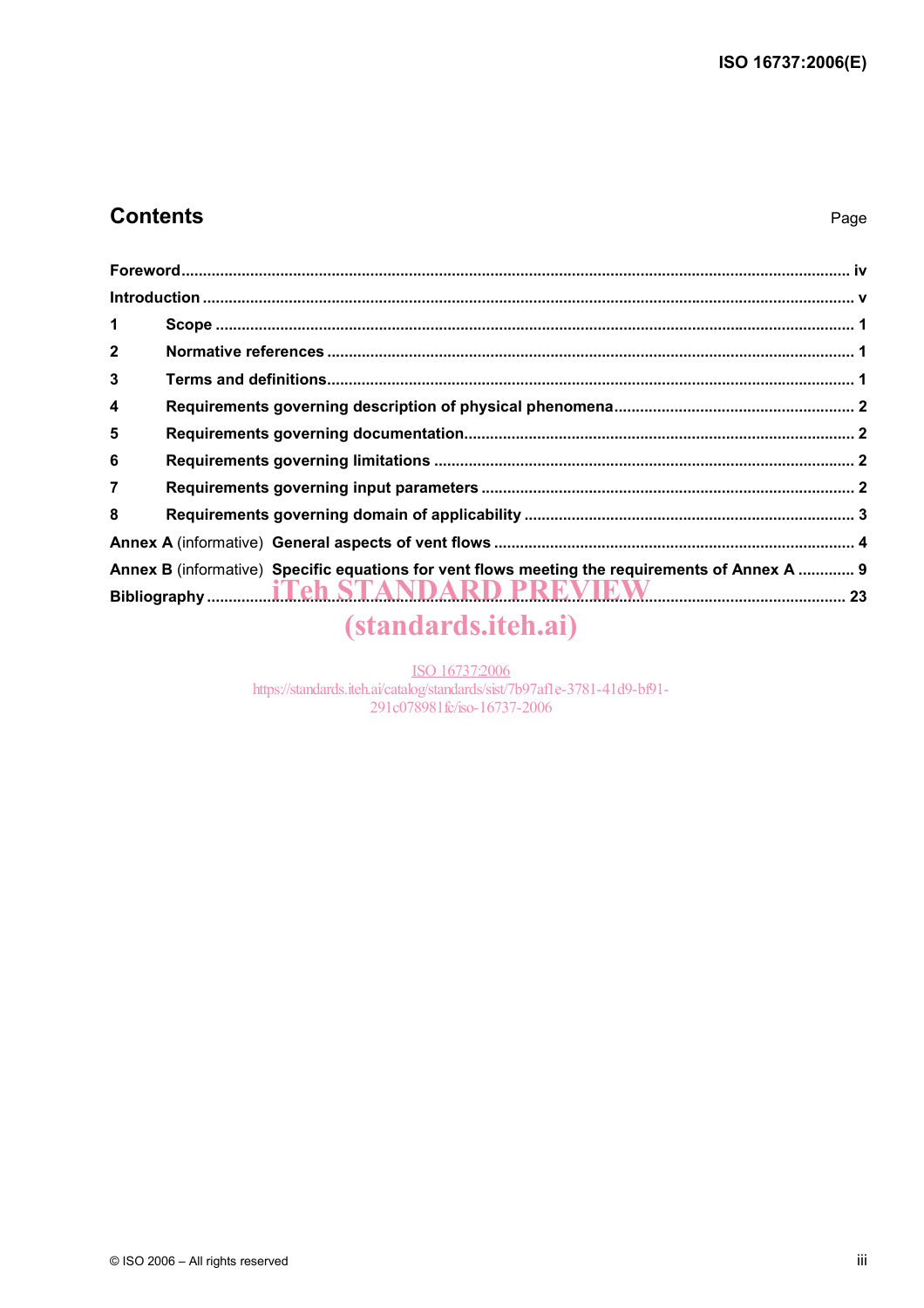# **Foreword**

ISO (the International Organization for Standardization) is a worldwide federation of national standards bodies (ISO member bodies). The work of preparing International Standards is normally carried out through ISO technical committees. Each member body interested in a subject for which a technical committee has been established has the right to be represented on that committee. International organizations, governmental and non-governmental, in liaison with ISO, also take part in the work. ISO collaborates closely with the International Electrotechnical Commission (IEC) on all matters of electrotechnical standardization.

International Standards are drafted in accordance with the rules given in the ISO/IEC Directives, Part 2.

The main task of technical committees is to prepare International Standards. Draft International Standards adopted by the technical committees are circulated to the member bodies for voting. Publication as an International Standard requires approval by at least 75 % of the member bodies casting a vote.

Attention is drawn to the possibility that some of the elements of this document may be the subject of patent rights. ISO shall not be held responsible for identifying any or all such patent rights.

ISO 16737 was prepared by Technical Committee ISO/TC 92, *Fire safety*, Subcommittee SC 4, *Fire safety engineering*.

# iTeh STANDARD PREVIEW (standards.iteh.ai)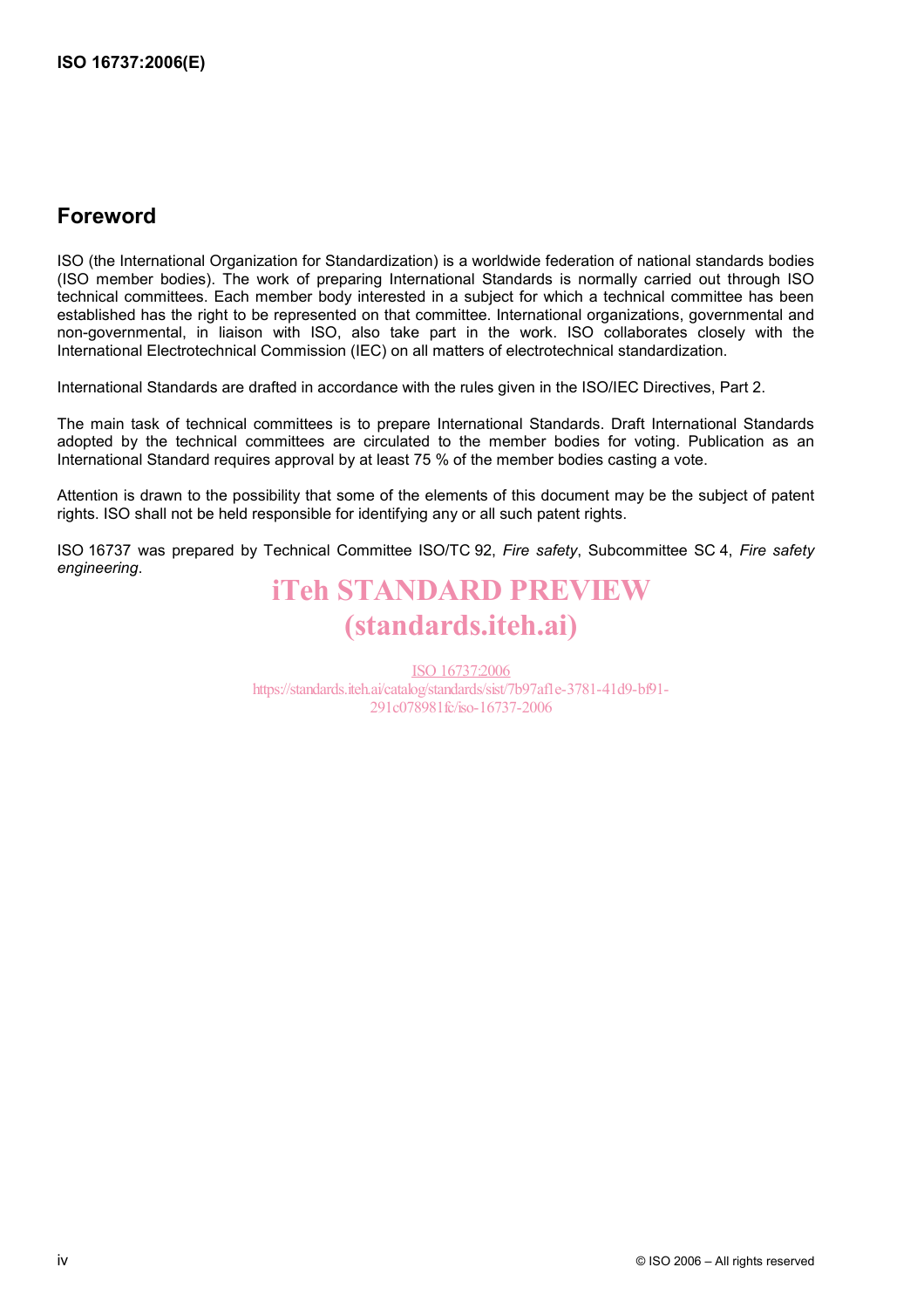# **Introduction**

This International Standard is intended to be used by fire safety practitioners who employ fire-safety engineering calculation methods. Examples include fire-safety engineers; authorities having jurisdiction, such as territorial authority officials; fire service personnel; code enforcers; and code developers. It is expected that users of this International Standard are appropriately qualified and competent in the field of fire-safety engineering. It is particularly important that users understand the parameters within which particular methodologies may be used.

Algebraic equations conforming to the requirements of this International Standard are used with other engineering calculation methods during fire safety design. Such design is preceded by the establishment of a context, including the fire safety goals and objectives to be met, as well as performance criteria when a tentative fire-safety design is subject to specified design fire scenarios. Engineering calculation methods are used to determine if these performance criteria are met by a particular design and if not, how the design can be modified.

The subjects of engineering calculations include the fire-safe design of entirely new built environments, such as buildings, ships or vehicles, as well as the assessment of the fire safety of existing built environments.

The algebraic equations discussed in this International Standard are very useful for quantifying the consequences of design fire scenarios. Such equations are particularly valuable for allowing the practitioner to consequences of design fire scenarios. Such equations are particularly valuable for allowing the practitioner to<br>determine very quickly how a tentative fire-safety design should be modified to meet agreed-upon performance criteria, without having to spend time on detailed numerical calculations until the stage of final<br>design documentation. Examples of areas, where algebraic equations, have been applicable include design documentation. Examples of areas where algebraic equations have been applicable include determination of heat transfer, both convective and radiant, from fire plumes, prediction of ceiling jet-flow properties governing detector response times, Ealculation of smoke transport through vent openings and analysis of compartment fire hazards) such as smoke filling and flashover.d9-bf91-291c078981fc/iso-16737-2006

The algebraic equations discussed in this International Standard are essential for checking the results of comprehensive numerical models that calculate fire growth and its consequences.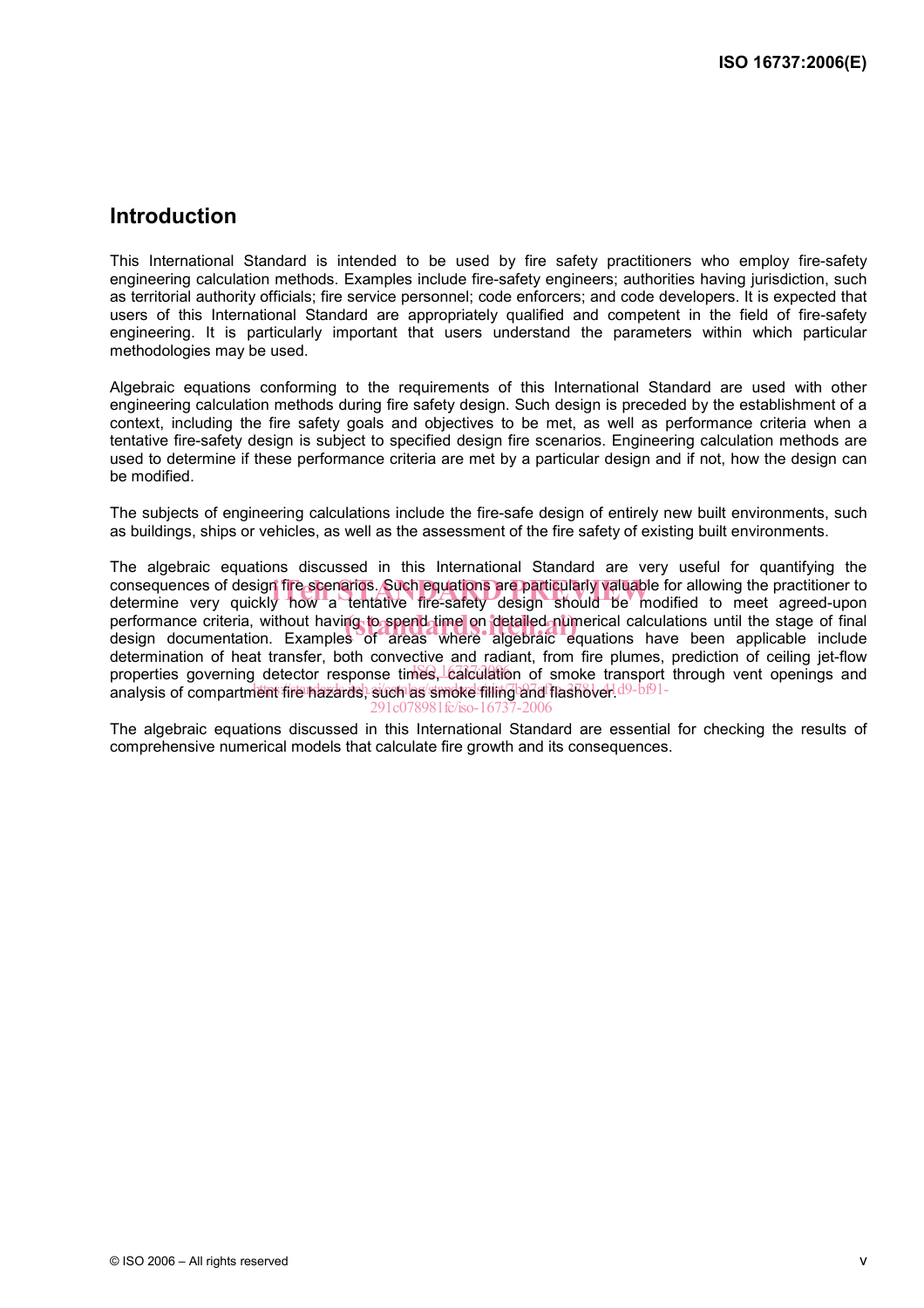# iTeh STANDARD PREVIEW (standards.iteh.ai)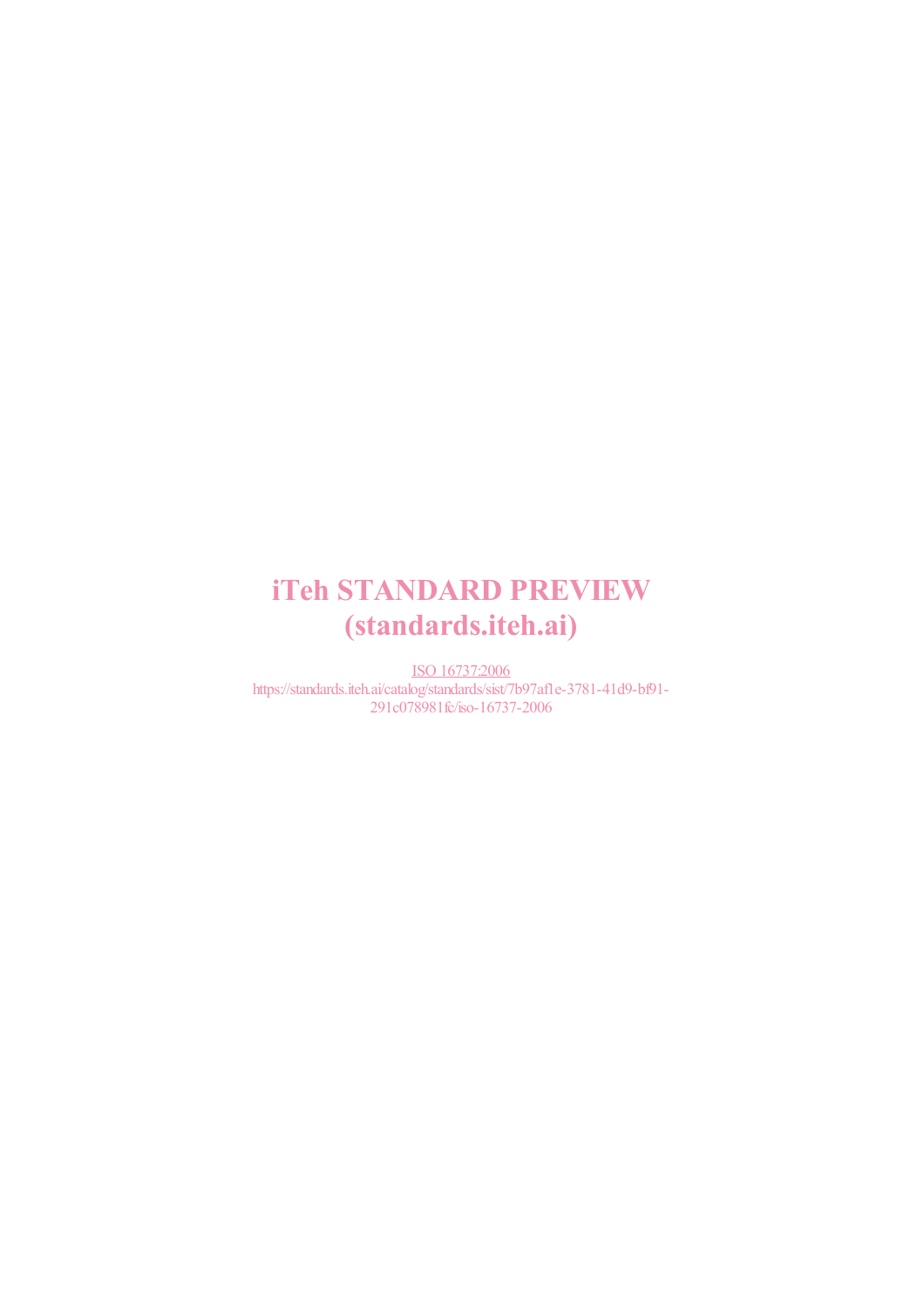# **Fire safety engineering — Requirements governing algebraic equations — Vent flows**

### **1 Scope**

**1.1** The requirements in this International Standard govern the application of algebraic equation sets to the calculation of specific characteristics of vent flows.

**1.2** This International Standard is an implementation of the general requirements provided in ISO/TR 13387-3 for the case of fire dynamics calculations involving sets of algebraic equations.

**1.3** This International Standard is arranged in the form of a template, where specific information relevant to algebraic vent-flow equations is provided to satisfy the following types of general requirements:

- a) description of physical phenomena addressed by the calculation method;
- b) documentation of the calculation procedure and its scientific basis;  $\boldsymbol{\mathrm{FW}}$
- c) limitations of the calculation method;  $\mathbf{adards}.\mathbf{iteh}.\mathbf{ai})$
- d) input parameters for the calculation method; 5737:2006
- e) domain of applicability of the calculation method.  $\frac{1}{2}$  and  $\frac{1}{2}$  domain of applicability of the calculation method.

291c078981fc/iso-16737-2006

**1.4** Examples of sets of algebraic equations meeting all the requirements of this International Standard are provided in separate annexes to this International Standard for each different type of vent-flow scenario. Currently, there is one informative annex containing general information and conservation relationships for vent flows and a second informative annex with specific algebraic equations for calculation of vent-flow characteristics.

#### **2 Normative references**

The following referenced documents are indispensable for the application of this document. For dated references, only the edition cited applies. For undated references, the latest edition of the referenced document (including any amendments) applies.

ISO/TR 13387-3, *Fire safety engineering — Part 3: Assessment and verification of mathematical fire models*

ISO 13943, *Fire safety — Vocabulary*

#### **3 Terms and definitions**

For the purposes of this document, the terms and definitions given in ISO 13943 apply.

NOTE See each annex for the terms and definitions specific to that annex.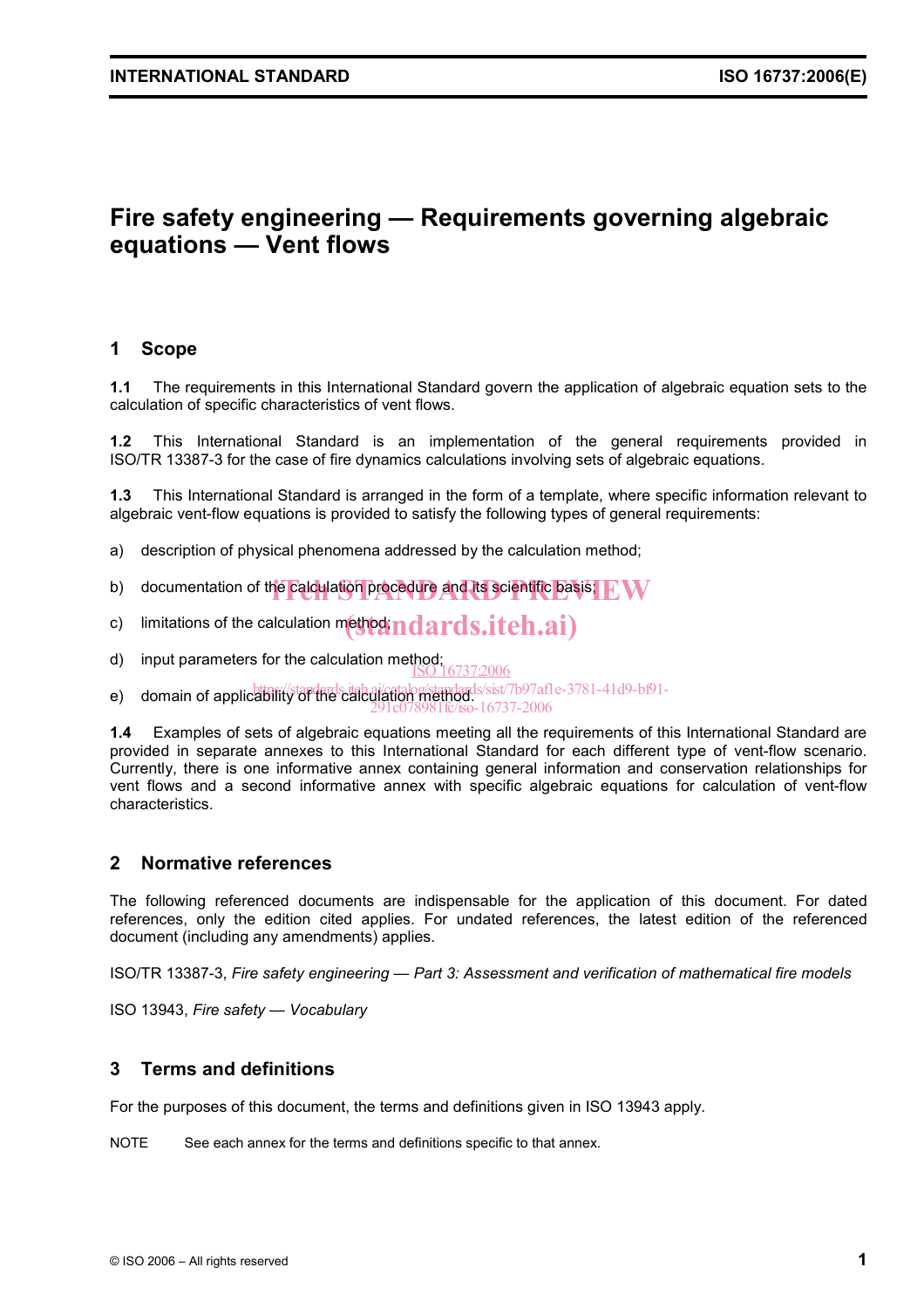# **4 Requirements governing description of physical phenomena**

**4.1** The buoyant flow through a vent resulting from a source fire in an enclosed space having one or more openings is a complex thermo-physical phenomenon that can be highly transient or nearly steady-state. Vent flows can contain regions involved in flaming combustion and regions where there is no combustion taking place. In addition to buoyancy, vent flows can be influenced by dynamic forces due to external wind or mechanical fans.

**4.2** General types of flow boundary conditions and other scenario elements to which the analysis is applicable shall be described with the aid of diagrams.

**4.3** Vent-flow characteristics to be calculated and their useful ranges shall be clearly identified, including those characteristics inferred by association with calculated quantities.

**4.4** Scenarios elements (e.g. a two-layer environment, uniform mixture, etc.) to which specific equations apply shall be clearly identified.

**4.5** Because different equations describe different vent-flow characteristics (see 4.3) or apply to different scenarios (see 4.4), it shall be shown that if there is more than one method to calculate a given quantity, the result is independent of the method used.

## **5 Requirements governing documentation**

**5.1** General requirements governing documentation can be found in ISO/TR 13387-3.

**5.2** The procedure followed in performing calculations shall be described through a set of algebraic equations. equations.

5.3 Each equation shall be presented as a separate subclause containing a phrase that describes the output of the equation, as well as explanatory notes and limitations unique to the equation being presented. 291c078981fc/iso-16737-2006

**5.4** Each variable in the equation set shall be clearly defined, along with appropriate SI units, although equation versions with dimensionless coefficients are preferred.

**5.5** The scientific basis for the equation set shall be provided through reference to recognized handbooks, the peer-reviewed scientific literature or through derivations, as appropriate.

**5.6** Examples shall demonstrate how the equation set is evaluated using values for all input parameters consistent with the requirements in Clause 4.

## **6 Requirements governing limitations**

**6.1** Quantitative limits on direct application of the algebraic equation set to calculate output parameters, consistent with the scenarios described in Clause 4, shall be provided.

**6.2** Cautions on the use of the algebraic equation set within a more general calculation method shall be provided, which shall include checks of consistency with the other relations used in the calculation method and the numerical procedures employed. For example, the use of a given equation set for vent flows in a zone model can yield results inconsistent with those from another equation set for smoke layers in the zone model, where the vent flow is caused by a smoke layer, leading to errors.

## **7 Requirements governing input parameters**

**7.1** Input parameters for the set of algebraic equations shall be identified clearly, such as heat release rate or geometric dimensions.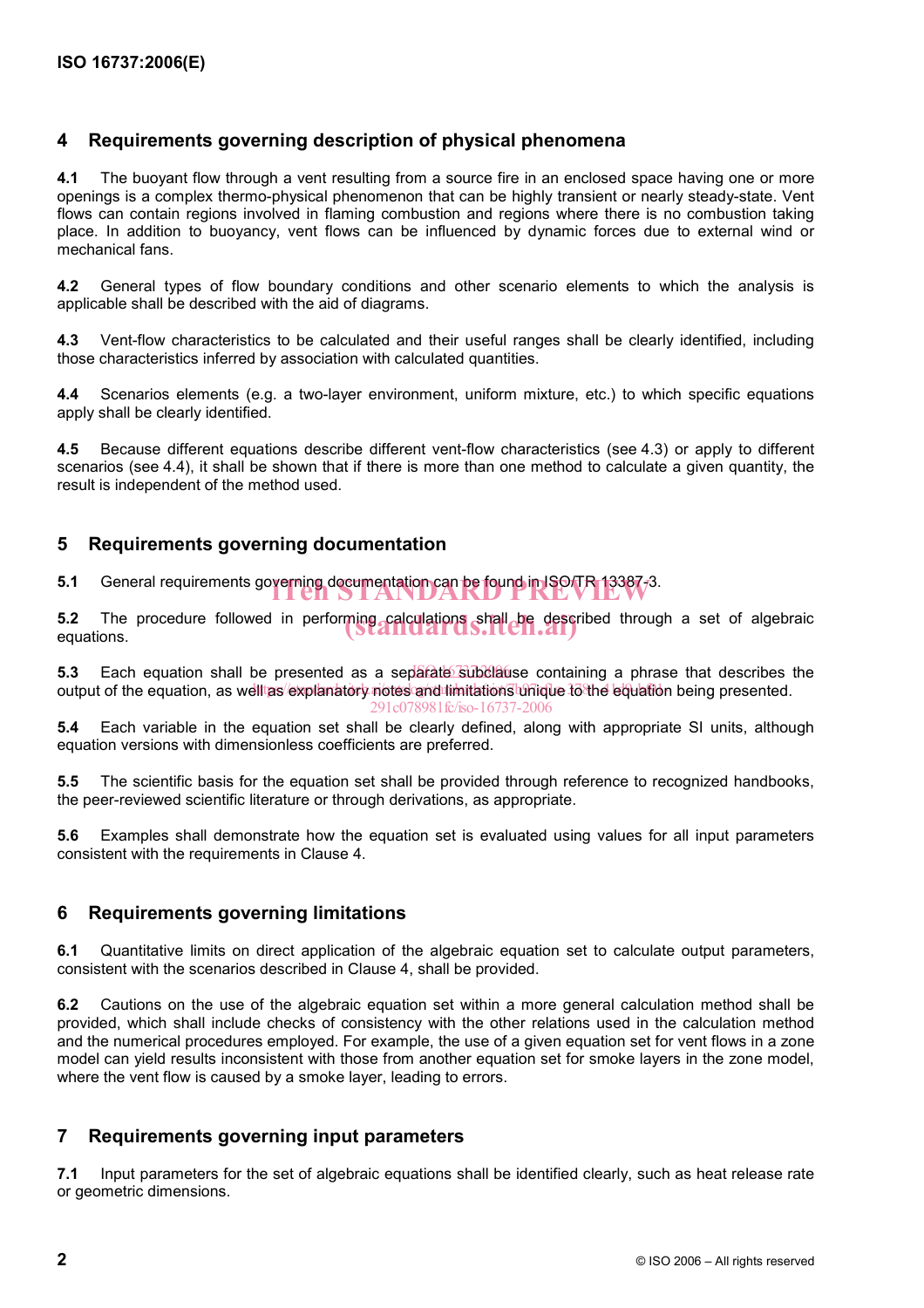**7.2** Sources of data for input parameters shall be identified or provided explicitly within the International Standard.

**7.3** The valid ranges for input parameters shall be listed as specified in ISO/TR 13387-3.

# **8 Requirements governing domain of applicability**

**8.1** One or more collections of measurement data shall be identified to establish the domain of applicability of the equation set. These data shall have a level of quality (e.g., repeatability, reproducibility) assessed through a documented/standardized procedure [see ISO 5725 (all parts)].

**8.2** The domain of applicability of the algebraic equation shall be determined through comparison with the measurement data of 8.1, following the principles of assessment, verification and validation of calculation methods.

**8.3** Potential sources of error that limit the set of algebraic equation to the specific scenarios given in Clause 4 shall be identified, for example, the assumption of one or more uniform gas layers in the enclosed space.

# iTeh STANDARD PREVIEW (standards.iteh.ai)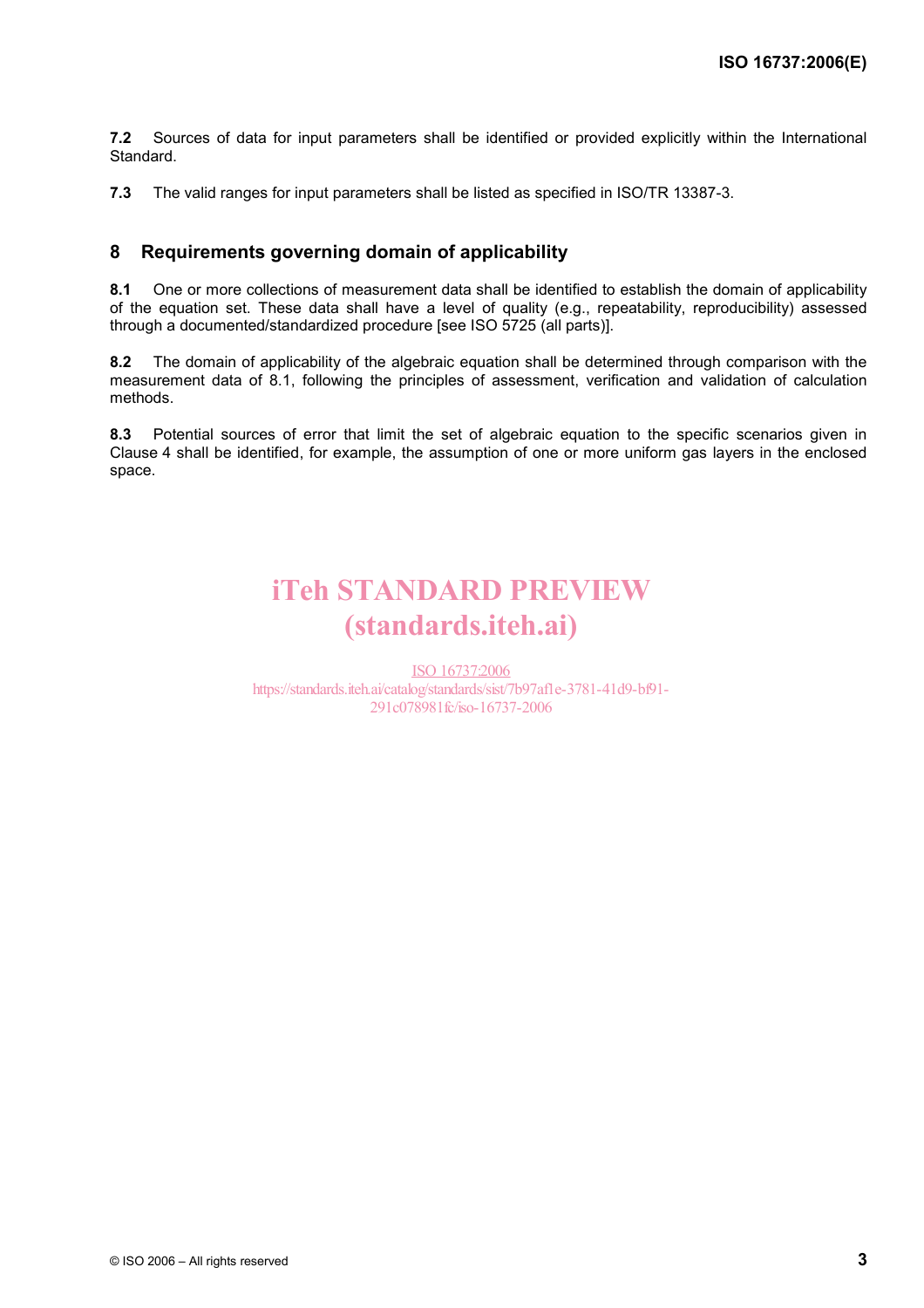# **Annex A**

# (informative)

# **General aspects of vent flows**

# **A.1 Terms and definitions used in Annex A**

The terms and definitions given in ISO 13943 and the following should apply.

### **A.1.1**

**boundary** 

surface that defines the extent of an enclosure

# **A.1.2**

#### **datum**

elevation used as the reference elevation for evaluation of hydrostatic pressure profiles

### **A.1.3**

#### **enclosure**

room, space or volume that is bounded by surfaces iTeh STANDARD PREVIEW

#### **A.1.4**

# (standards.iteh.ai)

**flow coefficient**  empirical efficiency factor that accounts for the difference between the actual and the theoretical flow rate through a vent ISO 16737:2006

https://standards.iteh.ai/catalog/standards/sist/7b97af1e-3781-41d9-bf91- 291c078981fc/iso-16737-2006

#### **A.1.5 hydrostatic pressure**

atmospheric pressure gradient associated with elevation

#### **A.1.6**

# **interface position**

#### **smoke layer height**

elevation of the smoke layer interface relative to a reference elevation, typically the elevation of the lowest boundary of the enclosure

#### **A.1.7**

#### **neutral plane height**

elevation at which the pressure inside an enclosure is the same as the pressure outside the enclosure

#### **A.1.8**

#### **pressure difference**

difference between the pressure inside an enclosure and outside the enclosure at a specified elevation

#### **A.1.9**

#### **smoke**

airborne stream of solid and liquid particulates and gases evolved when a material undergoes pyrolysis or combustion, together with the quantity of air that is entrained or otherwise mixed into the stream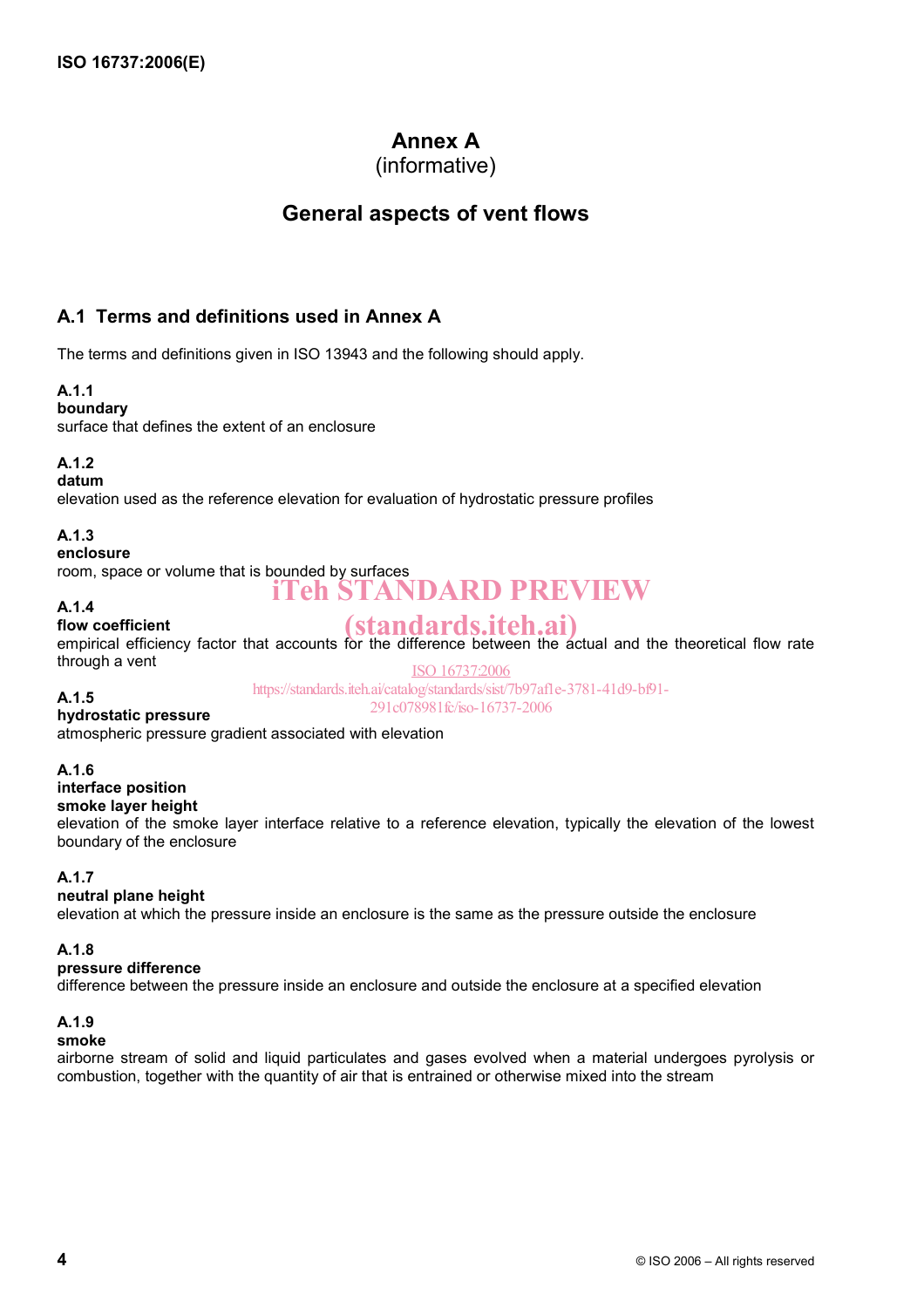## **A.1.10**

#### **smoke layer hot upper layer**

# **hot-gas layer**

relatively homogeneous volume of smoke that forms and accumulates beneath the boundary having the highest elevation in an enclosure as a result of a fire

### **A.1.11**

#### **smoke-layer interface**

horizontal plane separating the smoke layer from the lower layer of relatively smoke-free air

### **A.1.12**

#### **vent**

opening in an enclosure boundary through which air and smoke can flow as a result of naturally or mechanically induced forces

# **A.1.13**

#### **vent flow**

flows of smoke or air through a vent in an enclosure boundary

# **A.2 Symbols and abbreviated terms used in Annex A**

| $A_{\text{vent}}$  | area of vent $(m2)$                                                                                                                     |
|--------------------|-----------------------------------------------------------------------------------------------------------------------------------------|
| $B_{\text{vent}}$  | width of vent (m) h STANDARD PREVIEW                                                                                                    |
| $C_{\mathsf{D}}$   | <i>(standards.iteh.ai)</i><br>flow coefficient $(-)$                                                                                    |
| g                  | gravity acceleration $(m \cdot s^{-2})$<br>ISO 16737:2006                                                                               |
| $H_{\rm I}$        | https://standards.iteh.ai/catalog/standards/sist/7b97af1e-3781-41d9-bf91-<br>height of lower edge of vent above reference elevation (m) |
| $H_{\rm H}$        | height of upper edge of vent above reference elevation (m)                                                                              |
| $max(x_1,x_2)$     | maximum of $x_1$ and $x_2$                                                                                                              |
| $\dot{m}_{\rm ij}$ | mass flow rate of smoke or air flowing from enclosure i to adjacent space j (kg·s <sup>-1</sup> )                                       |
| $\dot{m}$ ii       | mass flow rate of smoke or air flowing from adjacent space j to enclosure i (kg $\cdot$ s <sup>-1</sup> )                               |
| $p_i(z)$           | pressure in enclosure i at height z above reference elevation (Pa)                                                                      |
| $p_i(z)$           | pressure in enclosure j at height z above reference elevation (Pa)                                                                      |
| $\mathcal V$       | flow velocity $(m \cdot s^{-1})$                                                                                                        |
| $\rho_{\rm i}$     | density of smoke (or air) in enclosure i (kg $\cdot$ m <sup>-3</sup> )                                                                  |
| $P_{\rm i}$        | density of smoke (or air) in enclosure j (kg $\cdot$ m <sup>-3</sup> )                                                                  |
| $\Delta p_{ij}(z)$ | pressure difference between enclosure i and j at height z; that is, $p_1(z) - p_1(z)$ , (Pa)                                            |
| z                  | height above reference elevation (m)                                                                                                    |